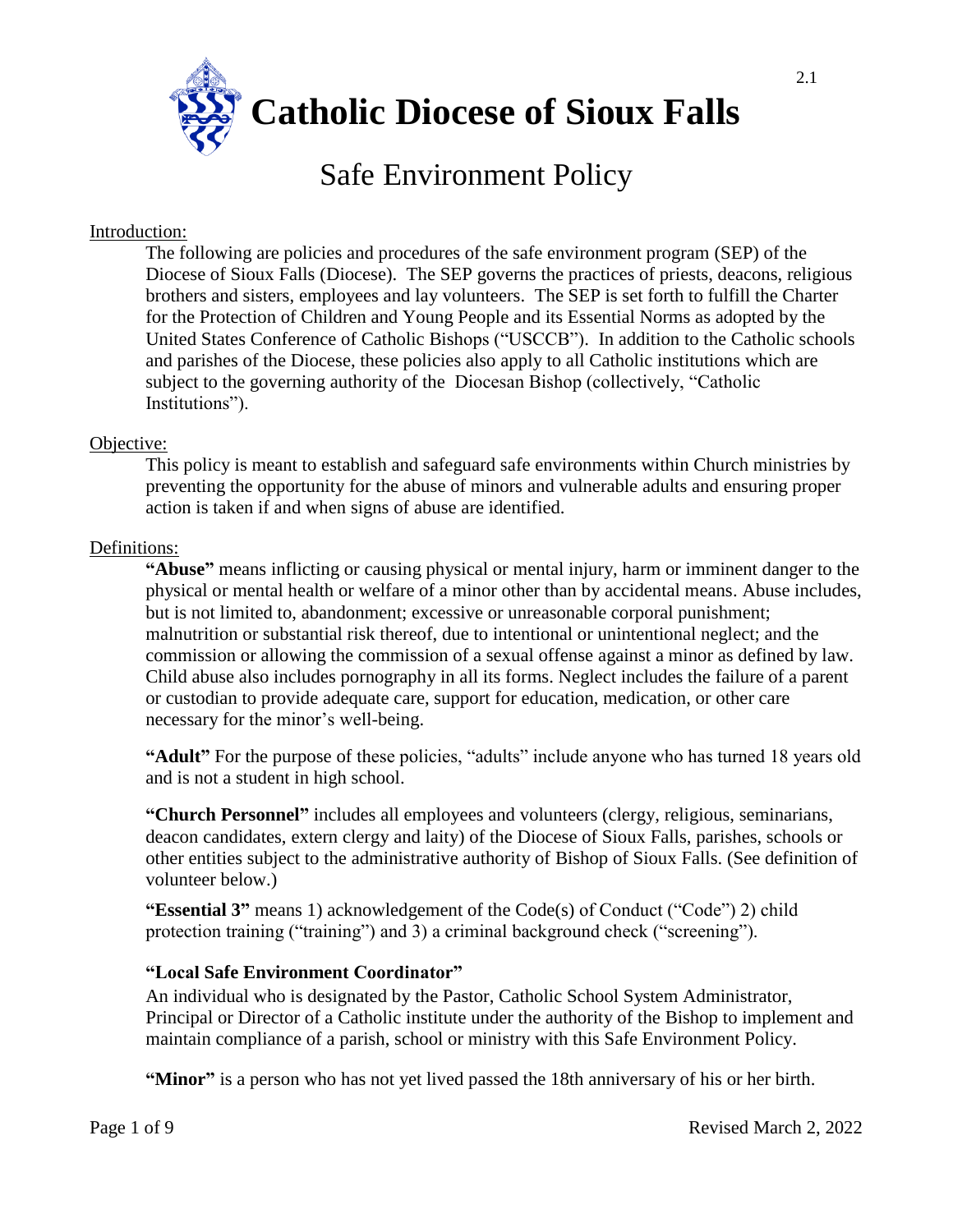**"Victim Assistance Coordinator"** is a person appointed by the Bishop to assist victims and their families when they report sexual misconduct or abuse by Church personnel. The Victim Assistance Coordinator (VAC) will verify that the authorities have been properly notified, will inform victims and, if minors, their families, about counseling and pastoral assistance opportunities, and will keep the victim and, if a minor, his or her family, informed about the progress of any internal investigation.

**"Volunteer"** For the purposes of this policy, "volunteer" is defined as a person who acts in an unpaid but defined ministerial capacity for the Diocese of Sioux Falls, a parish, school or other Church institute. This category includes but is not limited to Extraordinary Ministers of Holy Communion to the homebound, coaches, youth ministers, catechists and religious education teachers, retreat leaders, after-school activity coordinators, classroom assistants, parish ministry coordinators, food pantry workers, and tutors.

**"Vulnerable Adult"** is a person who has lived passed the 18<sup>th</sup> anniversary of their birth yet who is incapable of giving consent. "(A)ny person in a state of infirmity, physical or mental deficiency, or deprivation of personal liberty which, if even occasionally, limits their ability to understand or to want or otherwise resist the offence".<sup>1</sup> Specific settings and/or circumstances can be essential factors leading to a vulnerability. For example, in ministry settings such as when seeking spiritual direction, marriage or grief counseling, and/or the sacrament of reconciliation, an individual's vulnerability may become for pronounced; ; in employment settings, the authority of one position over another can lead to a vulnerability.

#### Implementation:

1

The Safe Environment Program of the Catholic Diocese of Sioux Falls ("Diocese") is administered by the Safe Environment Coordinator under the direction of the Human Resources Director and the Chancellor. Pastors, School Principals, and the Directors of associated Catholic Institutions implement this policy at their respective locations.

An individual other than the person in this role by means of their office can be tasked with implementing this policy in the local parish, school or ministry. To task them with this work, the Pastor, Principal or Director of the Catholic Ministry must formally designate them using a *Local Coordinator Designation Form* (contact the Safe Environment Office for this form). The Local Coordinator assists in ensuing the implementation of this policy at the local level, monitoring members' compliance, compiling and submitting the annual audits, and communicating with the Pastor, Principal or Director of the Catholic Ministry.

<sup>1</sup> *Vos Estis Lux Mundi*, *Motu Proprio* Promulgated by Pope Francis, May 7, 2019, Art. 1, §2,B.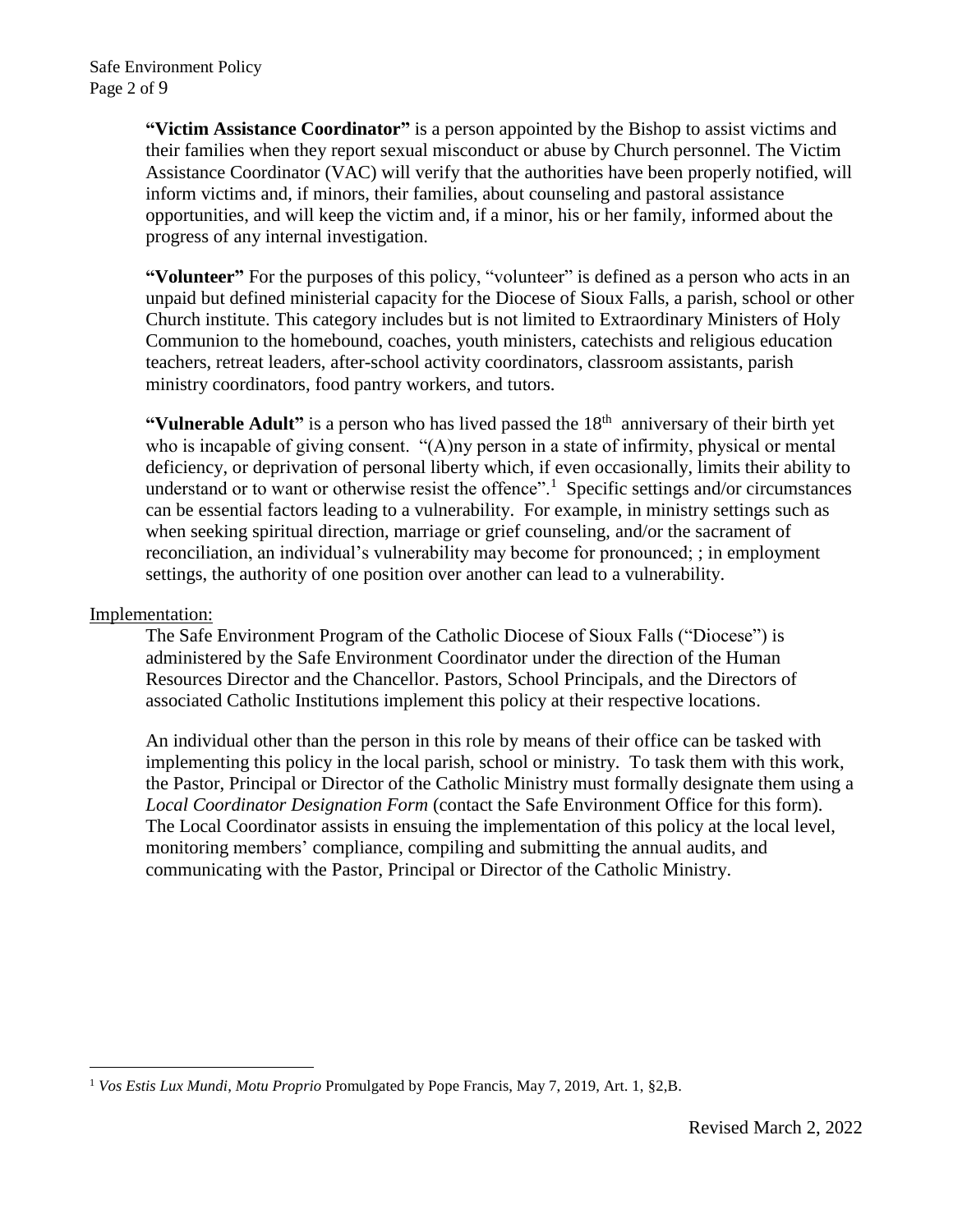#### Safe Environment Contacts

(605) 334-9861 (800) 700-7867 [malthoff@sfcatholic.org](mailto:malthoff@sfcatholic.org) [vac@sfcatholic.org](mailto:vac@sfcatholic.org)

Mr. Matthew K. Althoff Sara Van't Hul, LCSW, Behavioral Health Outpatient Manager Chancellor Victim Assistance Coordinator

Ms. Alison Conemac Safe Environment Coordinator (605) 988-3722 aconemac@sfcatholic.org

Communication of Reporting Information:

*All* reports of abuse are made to [local law enforcement](http://www.southdakotasheriffs.org/county/index.html) (or 911 if an emergency), [child](https://dss.sd.gov/childprotection/reporting.aspx)  [protection](https://dss.sd.gov/childprotection/reporting.aspx) services (877)244-0864, or the [state's attorney office](http://sdstatesattorneys.org/sd-states-attorneys/) in the county in which the victim resides or is present.

For abuse or related misconduct involving clergy, religious, or a layperson representing the Diocese, please do the following in addition to reporting to civil authorities:

- Report sexual abuse or related misconduct by a priest, deacon, religious, or layperson representing the Diocese, to the [Victims Assistance Coordinator](mailto:vac@sfcatholic.org) (800)700-7867, to the Chancellor at (605)988-3704, or the Safe Environment Office (605)988-3722.
- Report sexual abuse or related misconduct by a Catholic bishop to the Catholic Bishop Abuse Reporting (CBAR) Service online at [ReportBishopAbuse.org](https://reportbishopabuse.org/) or call (800)276- 1562.
- To make a report about any bishop within the states of Minnesota, North Dakota and South Dakota (Provence of Saint Cloud and Minneapolis), including a deceased bishop, you may contact attorney Thomas L. Johnson, volunteer ombudsperson for the Archdiocese. Mr. Johnson may be reached directly at (612)632-3207 or via email at [thomas.johnson@gpmlaw.com.](mailto:thomas.johnson@gpmlaw.com)

# Adult Program:

Completing the "Essential 3", with the results of the background check found to be in compliance with our background check policy, will result in an individual being certified as compliant with our Safe Environment Policy. Those required to be in compliance with our SEP include:

- 1. All Clergy and religious residing in our Diocese and actively ministering.
- 2. All paid employees (full time, part-time and temporary).
- 3. All volunteers who, while fulfilling their ministerial responsibilities, have direct contact with minors in the absence of other adults that have been given supervisory responsibilities. Roles may include, but are not limited to:
	- a. Religious education staff (teachers, interns, substitute teachers, discipleship group leaders, ministers, directors, and administrators)
	- b. Youth camp leaders, supervisors, hosts, guides (e.g. "Vacation Bible School")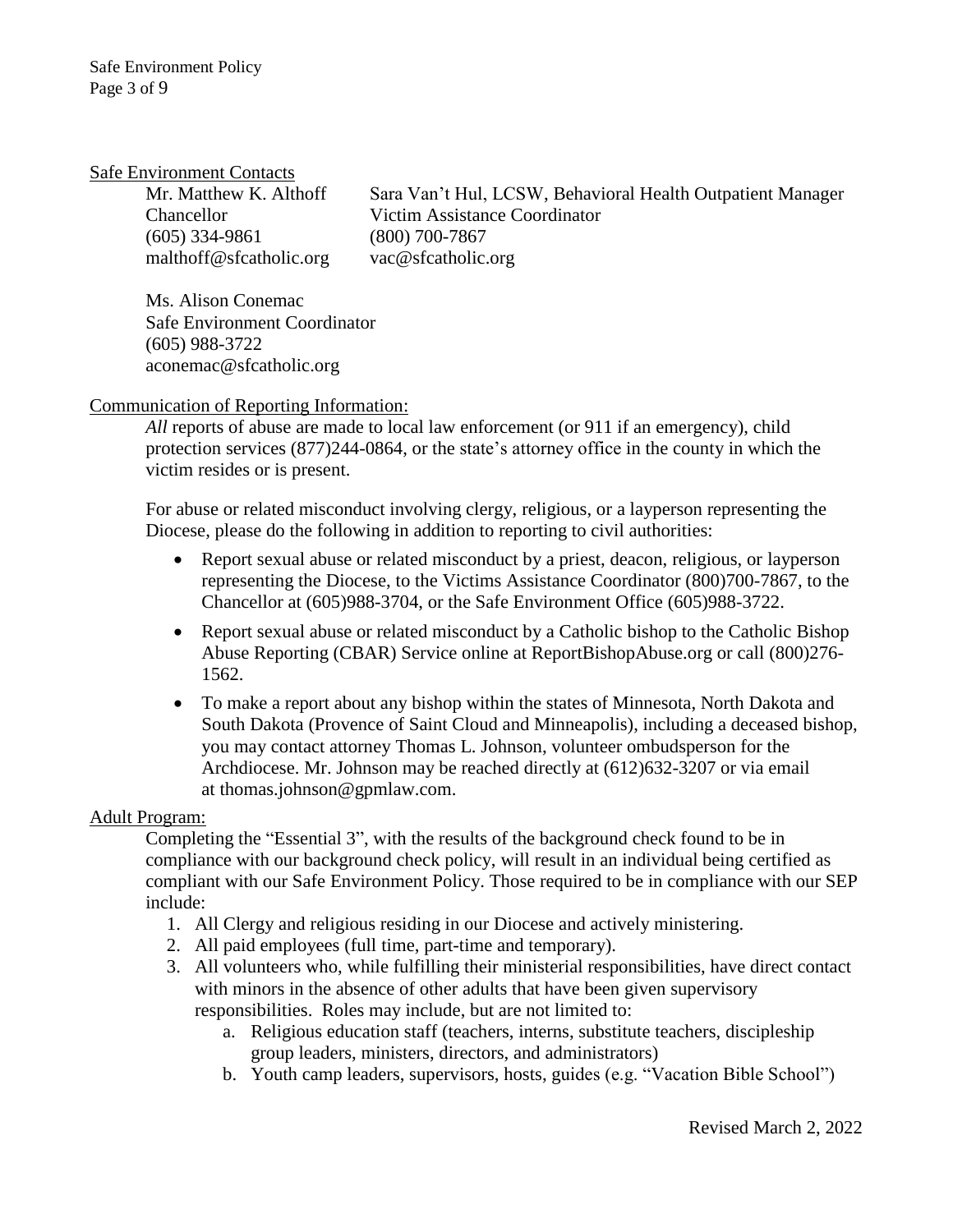- c. Group leaders and hosts for home-based programs or small group catechetical programs, such as youth discipleship
- d. Babysitters and caretakers during Mass and other parish/school-sponsored events or programs
- e. Chaperones to field trips, recreational outings, service outings, and/or pilgrimages (either one-day or overnight)
- f. Choir/music directors or instrumentalists who are providing instruction to minors
- g. Classroom helpers (includes parents and assistants)
- h. Coaches and team leaders
- i. College students who are assisting or observing in a classroom or library as part of their practicum for becoming a teacher
- j. Cooks and servers at the start of religious education classes
- k. Crossing guards
- l. Drivers for field trips or to recreational/learning outings. NOTE: These adults also need to complete the *[Volunteer Driver Form](http://www.google.com/url?q=http%3A%2F%2Fwww.sfcatholic.org%2Fsafe-environment%2Frisk-management%2F&sa=D&sntz=1&usg=AFQjCNG9okkvxlgGGVvX3VUwaCG0WB6I0Q)*.
- m. Parents who attend most or all of their child's classes to assist/control their child or to observe
- n. Hall, playground, and/or lunchroom monitors
- o. Professionals hired by the parent to assist their child throughout the school day
- 4. All Volunteers who assist in a professional capacity.
- 5. All adults of non-diocesan groups using Diocesan facilities.

Those individuals who are **not** required to complete the SEP requirements, provided their ministry is limited to the specific conditions described below, include:

- 6. Adults volunteering at one-time (i.e. once per year) public events sponsored by the parish or school (e.g. fairs, carnivals, fundraising events, concessions stands during other events, athletic and fine arts events, parish meals) provided they have no responsibility for directly/solely supervising minors
- 7. Adults who are volunteering at a one-time event that is not sponsored by a parish or school, such as the "Knights of Columbus Free Throw Competition", provided they have no responsibility for directly/solely supervising minors
- 8. Parish Specific:
	- a. Adult liturgical ministers who serve at Holy Mass (lector, Eucharistic ministers, greeters, ushers, cantor, and choir members).
	- b. Participants serving on advisory committees (e.g. members of the parish's finance or pastoral councils, a building committee, stewardship committee, altar society).
	- c. Parents who participate in sacrament groups with their child as long as the group is directly supervised by an adult who has completed the safe environment program; for example a confirmation group.
	- d. Parents who want to attend up to two classes with their child OR are providing class treats as long as the group is directly supervised by an adult who has completed the safe environment program.
- 9. School Specific:
	- a. Adults who serve as volunteers or employees for a program contracted by the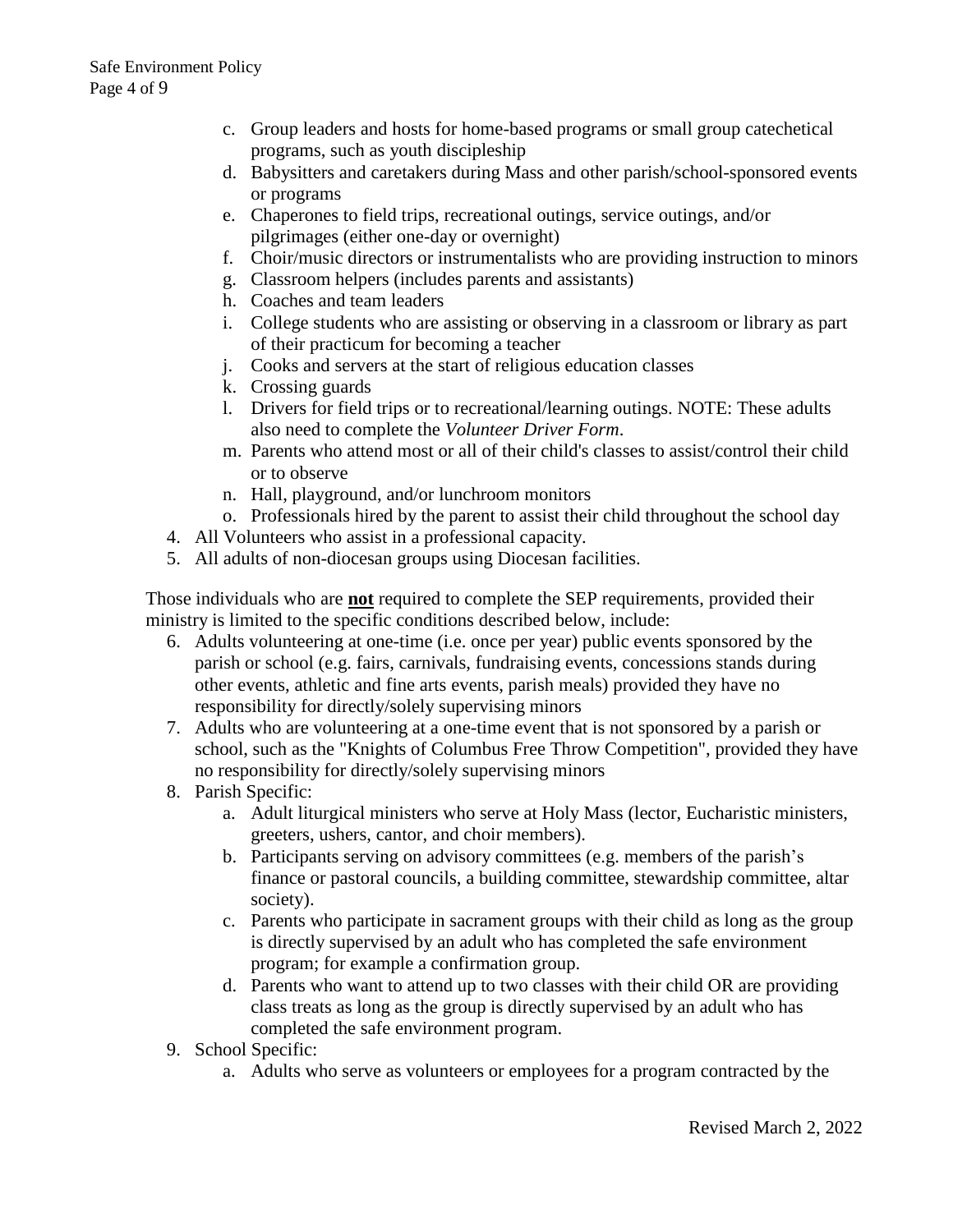school that places adult professionals in classrooms. Examples include the Title 1 program teachers, Foster Grandparent Program, and Junior Achievement.

- b. Guest speakers (the [Diocesan Outside Speaker Policy](http://www.google.com/url?q=http%3A%2F%2Fwww.sfcatholic.org%2Fdiocesan-policies-forms%2F&sa=D&sntz=1&usg=AFQjCNFrNokN5CVfE5m-RIRfD1BQaqhkQQ) remains in effect).
- c. Parents who want to attend up to two classes with their child OR are providing class treats as long as the group is directly supervised by an adult who has completed the safe environment program.

#### Certification:

The certification year, aligned to the performance audit period for the Charter, is July 1 through June 30. SEP requirements are completed through a Catholic Mutual Group Connect account (CMG Connect). Each adult is required to have a CMG Connect account to complete their certification requirement even if they attend a live event. This account is accessible to all parishes, schools, and agencies within the Diocese. The adult's account is managed by the Pastor, Principal or Director of the Catholic Ministry or their formally designated Local Coordinator for the parish, school, or Catholic Institution where the employee/volunteer is active. An adult's account may be associated with more than one location within the Diocese.

Individual clerics may, at times, be excused from certain continuing education requirements. These exemptions would typically be related to limited public ministry resulting from prolonged illness and/or infirmity brought on by the aging process. Exceptions for clergy must be approved by the Vicar General or Chancellor.

Priests and Deacons who fail to comply with the continuing education requirements may, after a warning, have their faculties rescinded or another penalty at the discretion of the Diocesan Bishop.

The following "Essential 3" must be completed to be certified compliant with this policy each year:

#### **1. Criminal Background Check (Screening)**

Agree to a national background screening that evaluates any history related to criminal charges and agree to renew the background check every 6 years. Selection Management Systems, Inc. is used by the Diocese to screen employees, volunteers, priests, deacons, religious brothers and sisters, and seminarians. Screenings to review criminal history and an update are performed every three months or more frequently if appropriate. (See Background Check Policy for further details.)

#### **2. Annual Awareness Curriculum (Training)**

This training provides education identifying the appropriate boundaries adults should have when working with minors and vulnerable adults, how to detect signs and symptoms of abuse, both in circumstances and events, and to be aware of what might indicate grooming behavior. An additional curriculum covering **Vulnerable Adults** is required of all who work with and/or minister to those in this category.

#### **3. Code of Conduct (Professed Compliance)**

Consent will be given to the **Code of Conduct for Adults Ministering to Minors and**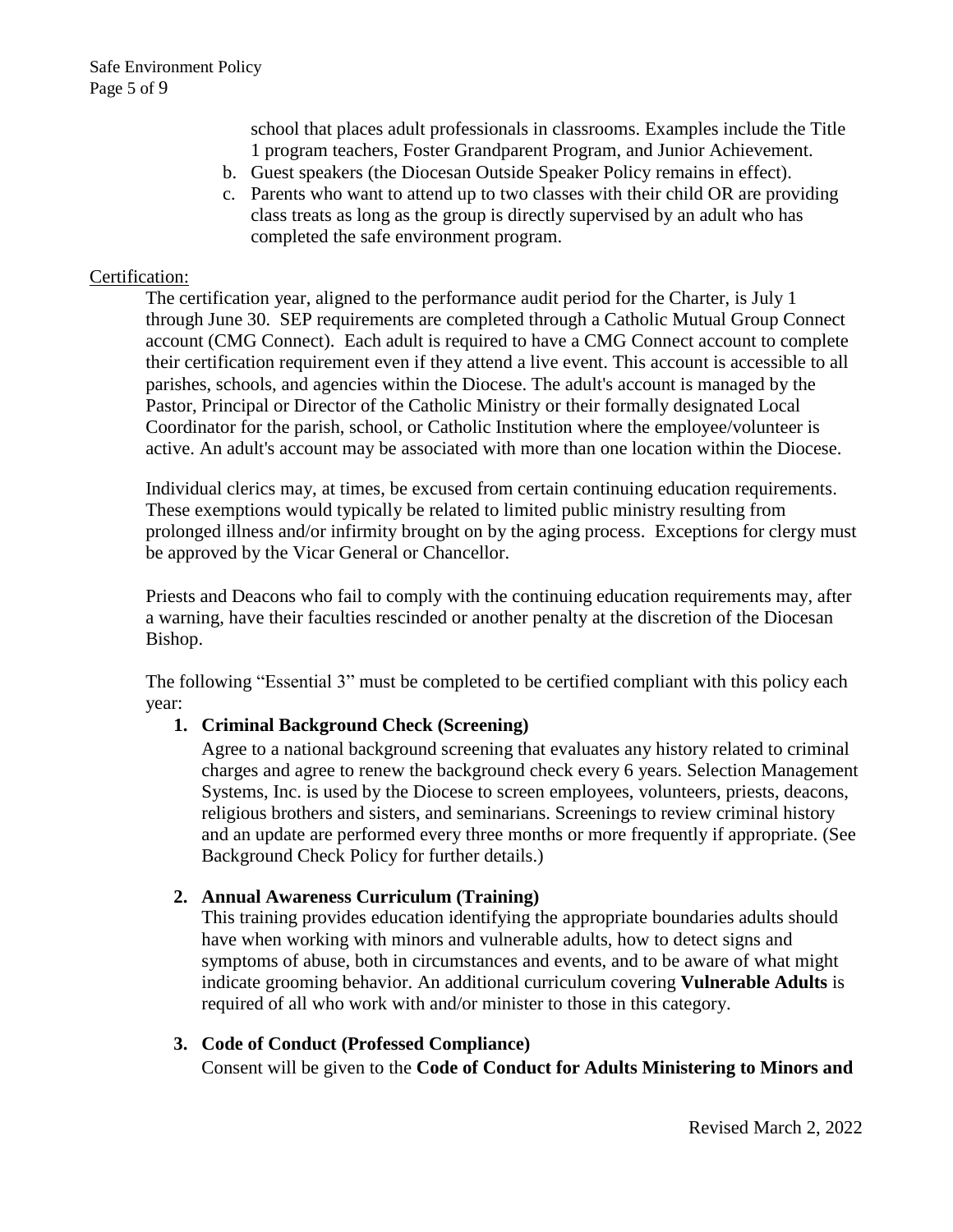**Vulnerable Adults**. This Code of Conduct is provided each year and consent required within the Annual Awareness Curriculum. It will remain posted on the Diocesan Safe Environment Website page and provided to anyone who requests it. Those ministering to adults in vulnerable settings (i.e. one on one pastoral counseling, mentorship and/or spiritual direction, one-on-on healing ministry, extraordinary ministers to the homebound, etc.) will also be required to consent to the **Code of Conduct for Adults Ministering to Adults**.

# **Approved Training Curriculum:**

Training curriculum for adults that has been reviewed and approved by the Bishop of Sioux Falls includes:

- 2016-2017 Annual Awareness Curriculum
- 2016-2017 Annual Awareness Curriculum en Espanol
- 2017-2018 Annual Awareness Curriculum
- 2018-2019 Annual Awareness Curriculum
- 2018-2019 Limites Entrenamiento en Ambiente Seguro (2019 Annual Awareness Curriculum)
- 2018-2019 Vulnerable Adult Live Event RSVP
- Vulnerable Adult Awareness Curriculum (Group Training)
- Vulnerable Adult eLearning
- 2019-2020 Awareness Curriculum for Parish Safe Environment
- 2019-2020 Awareness Curriculum for School Safe Environment
- 2019-2020 Awareness Curriculum
- 2020-2021 Annual Awareness Curriculum for Safe Environment
- Vulnerable Adult Awareness Curriculum

The online training curriculum that is in use for the audit period ending June 30, 2022.

- 2021-2022 Annual Awareness Curriculum for Safe Environment
	- Vulnerable Adult Awareness Curriculum

Training curriculum for youth participants that has been reviewed and approved by the Bishop of Sioux Falls includes:

- Circle of Grace (developed by the Archdiocese of Omaha)
- Made in His Image (developed in the Diocese of Steubenville in Ohio)
- Called to Protect (published by Praesidium, Inc.)

Any of these training resources can be used by parishes and Catholic institutions to satisfy the annual training requirements for youth.

Safe Environment Requirements for Extern/Visiting Clergy and Religious:

In addition to Safe Environment Program compliance, extern clergy and religious are required to have their superior complete and submit our Application for Ministerial Faculties Extern Cleric prior to their arrival in the Diocese.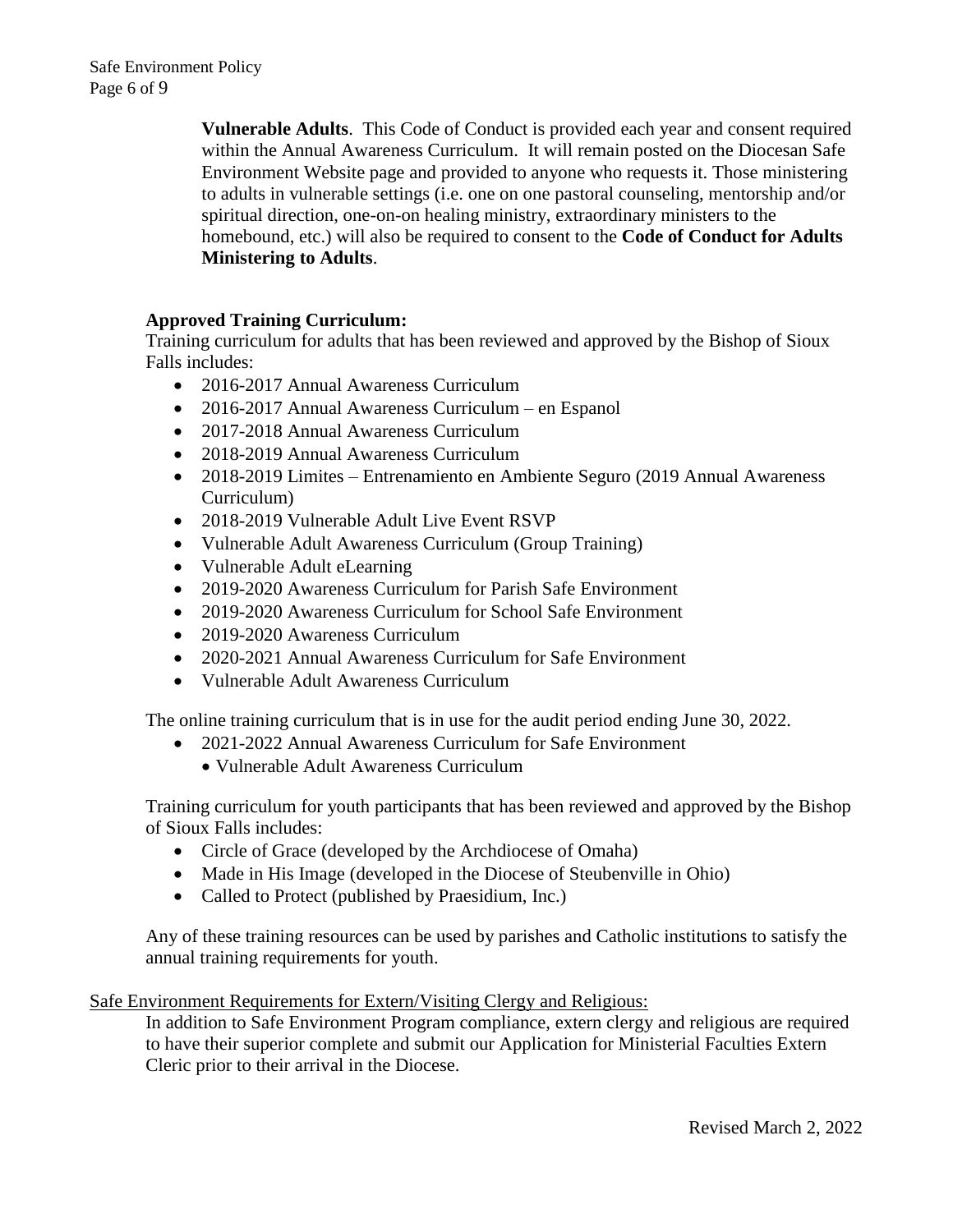Safe Environment Policy Page 7 of 9

More details can be found in the Diocesan policy for Visiting Clergy.

## Safe Environment Requirements for Employees of Vendors Who Have Contact with Minors:

Vendors/service providing agencies must screen employees for any past criminal history as a condition of their work within a Church Institution. The responsibility for such screening rests with the vendor/service provider, not with the administrator of the Catholic Institution. The Church Intuition's administrator is responsible for ensuring that the vendor/service providing agency has screened its employee and can attest to the employee's fitness for working in proximity with youth.

Vendors/service providers must provide a letter stating the date its employee was screened as well as a statement indicating the date and that the individual has nothing in his or her history that would prevent them from working with or near minors (attestation of their fitness for working with minors). Alternatively, vendors/service providers may supply a copy of their employee's criminal history report. If a vendor does not cooperate in this screening effort, another vendor shall be sought.

#### Safe Environment Compliance for Visiting Laity:

Lay Ministers and outside Speakers shall provide a letter attesting to their suitability for ministry in the context of minors. The letter must be written by either their pastor, chancery, or local Safe Environment Director on letterhead and shall include the signature of the appropriate authority. The letter, which must be received prior to the visit, shall contain the location of their ministry and the date(s) of the visit.

If they are not associated with a parish, the Diocese or other Church organization, references must be checked before the visit.

See also the Diocesan policy on Outside Speakers.

#### Safe Environment Compliance for Youth:

Persons aged 17 or younger who are enrolled in a Catholic school, parish religious education program or family formation group are required to complete a Bishop-approved, ageappropriate safe environment lesson, unless the child is opted-out by their parent/guardian. Persons who are 18 or 19 years of age *and* enrolled as a student at a Catholic school or religious education program may complete the minors program. However, if they are an employee or a volunteer with minors and/or vulnerable adults, they will complete the adult program.

Minors who are an employee or volunteer cannot be opted out of the safe environment program by their parents. Minor employees and volunteers cannot be in positions of authority, such as a supervisor or lead teacher; cannot be left alone to supervisor other minors (an adult must always be present), and cannot drive on behalf of a parish, school, or other Diocesan agency (drivers must be 21 years or older).

Only curriculum approved by the Bishop may be used for the safe environment curriculum.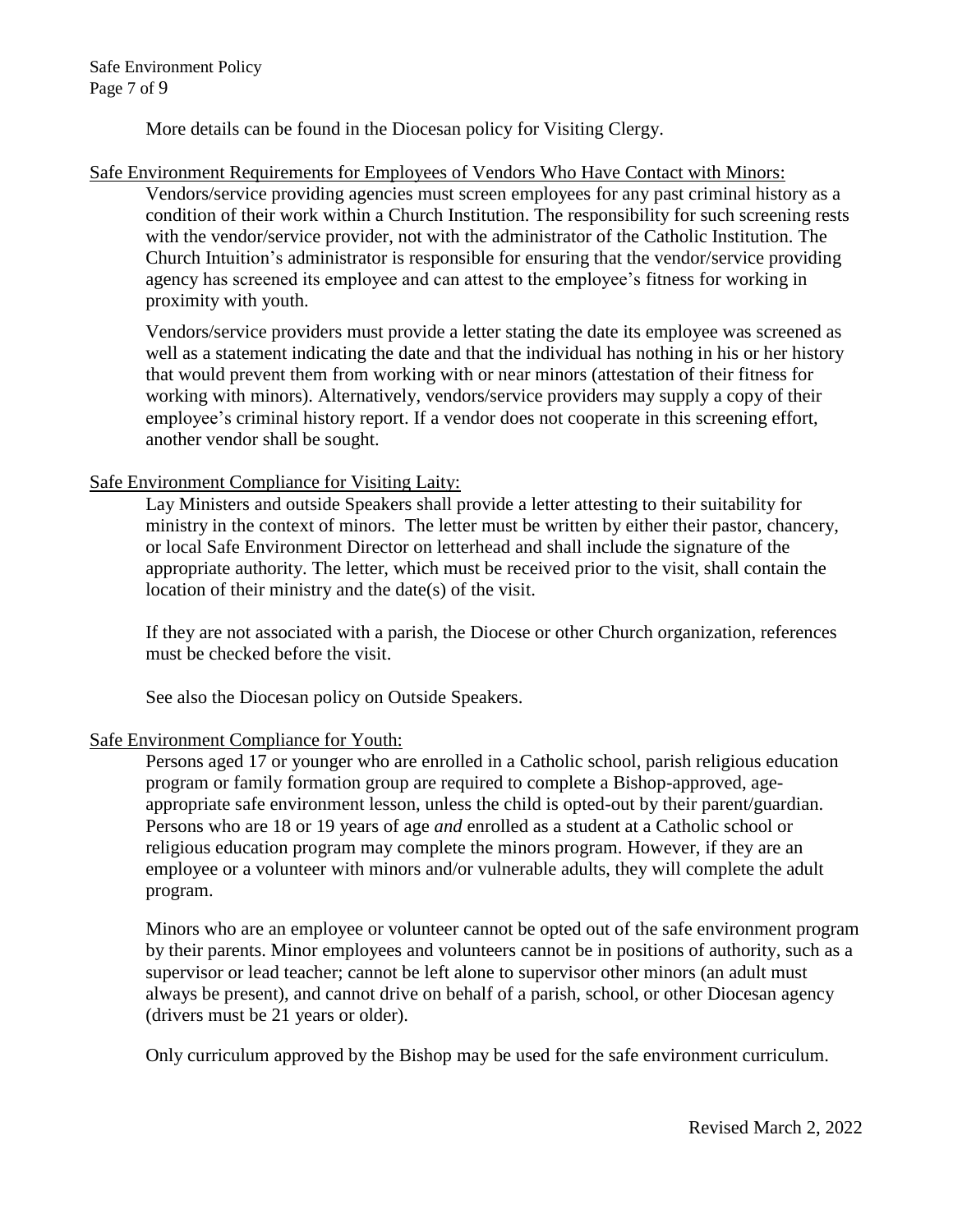## **Remote Learning and Evangelization:**

As parishes integrate online platforms to provide faith formation (religious education, youth group, sacramental prep, CRCIA, Summer Vacation Bible School,

etc.), safe environment training for minors remains a part of the formation the Catholic Church provides so that minors are equipped to thrive as healthy, happy, holy Catholics.

Youth and young people continue to experience an expansion of learning conducted through online software and online live interactions with teachers, coaches, and religious education staff. All religious education that will have in-person or live online interaction with staff or non-live direct interaction with staff (phone call, or periodic interaction with their religious education instructor) will need to complete the minor's safe environment training.

If a parish, school or ministry conducts religious education instruction without any interaction with the minor (only providing materials to the parent/guardian) the Safe Environment minor's curriculum will be provided to the parent to present at home.

#### **Youth Employees or Volunteers**

Minors who are employees or volunteers are required to complete the *Youth Assistant Training.* The local coordinator or hiring authority presents the training to the minor. If the minor turns 18 before December 1, they will complete the adult safe environment program in CMG Connect and not be included in the minor audit.

A Youth Assistant is responsible for assisting the adult minister with classroom or event activities, such as making or collecting copies, handing out/collecting worksheets, crayons, pens, pencils, and etc. Youth Assistants DO NOT supervise other youth/peers, teach, administer medication, or drive for an event. An adult who has completed the safe environment program should always be present and is responsible for providing supervision and teaching.

# **Requirements before a youth is employed or volunteering:**

- Be at least 14 years old.
- Have an interest in volunteering and/or working with the parish and other Youth.
- Actively participate in prayer and worship.
- Have demonstrated the ability to follow instructions.
- Be positive, enthusiastic, and show leadership skills.
- Must have parental permission and support.
- Must complete the *Youth Assist Lesson*, which includes the *[Youth Code of Conduct](https://sites.google.com/sfcatholic.org/sep-handbook/minors-program-forms?authuser=0)*. This training addresses boundaries relevant to the role of a Youth Assistant. Youth Assistants cannot be opted-out of the lesson by their parents.

#### Monitoring Safe Environment Compliance

Minors Audits are required from each parish, school or ministry annually. The audit forms are provided to the Pastor, Principal or Executive Director (or their Local Coordinator) annually. This audit demonstrates compliance with this policy.

Adult Audits are required from each parish, school or ministry annually. The audit forms are provided to the Pastor, Principal or Executive Director (or their Local Coordinator) annually.